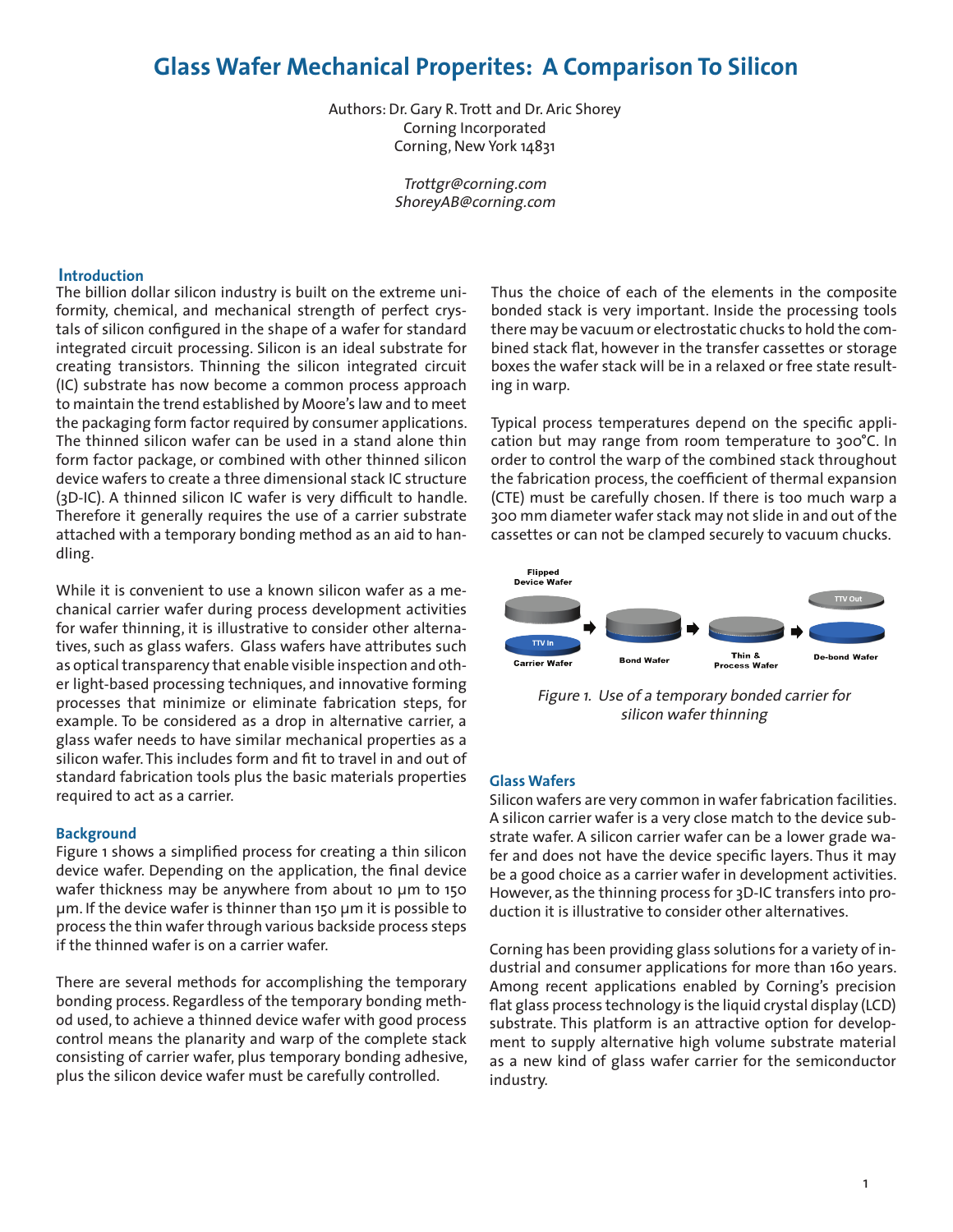Glass carrier wafers have some unique advantages over silicon carrier wafers. Since the glass wafer is transparent, it is much easier to observe any bonding defects that may occur during process development. In addition, some of the temporary bonding polymers require a transparent substrate for explicit optical processing steps for bonding or debonding that are enabled by transparent glass carriers. The optical transmission spectrum of Corning glass wafers is shown in figure 2.



Figure 2. Glass Wafer Transmission

#### **Physical Dimensions**

The history of Corning glass for LCD displays was recently published highlighting the fusion process for making glass [1, 2]. In this process the glass flows over the edges on both sides of a trough rejoining underneath the trough. The fusion process is shown in figure 3. The pristine outer edges of the glass do not touch any of the forming surfaces and are contact free. As a result, the surface of the glass is extremely smooth and defect free, as shown by the atomic force microscopy images in figure 4.



Figure 3. The Corning Fusion Process

The fusion process is capable of providing precision glass sheet with dimensions over 3 meters. A critical feature of the fusion process for LCDs is to minimize thermal stress effects in the glass. Any area of thermal stress will result in birefringence that could cause visible artifacts. This is a very good feature for glass carriers created from fusion glass. With very little thermal stress in the glass carrier, the warp can be very low. The wafer shown in figure 5 has a maximum warp of only 12 μm. It was measured on a National Institute of Standards traceable, Corning Tropel Flat Master MSP 300.



Figure 4. Atomic force micrograph result



Figure 5. Glass wafer with maxiumum warp of 12 μm

The glass wafers are cut from special fusion sheets to meet the needs of a silicon carrier wafer. Generally the glass wafers follow all the requirements of the semiconductor silicon wafer M1 standard [3]. For example, the glass wafers have the same edge bevel and notch as any standard silicon wafer. Figure 6 shows an example of the edge bevel and notch on a glass wafer. Because they come from a sheet the final diameter of the carrier can be arbitrarily specified up to 450 mm in diameter. This means that it is straightforward to specify a 201 mm glass wafer as a carrier for a 200 mm Si wafer, for example. In addition, the glass wafers can also incorporate the standardized T7 or QR labeling code requirements on the backside surface or even embedded within the bulk volume.



Figure 6. Glass edge and notch example

When using the temporary bond/debond process for thinning operations, it is important that the carrier/adhesive/ wafer stack has a total thickness variation (TTV) that is minimized and less than a few microns. This means that the carrier wafer must start out with very low TTV. The other important point about using the fusion draw process is that it can be leveraged to produce wafers with exceptionally low total thickness variation (TTV). Figure 7 shows a glass wafer with TTV less than 2 μm with no polishing. Because no polishing is required it allows for easier volume scaling.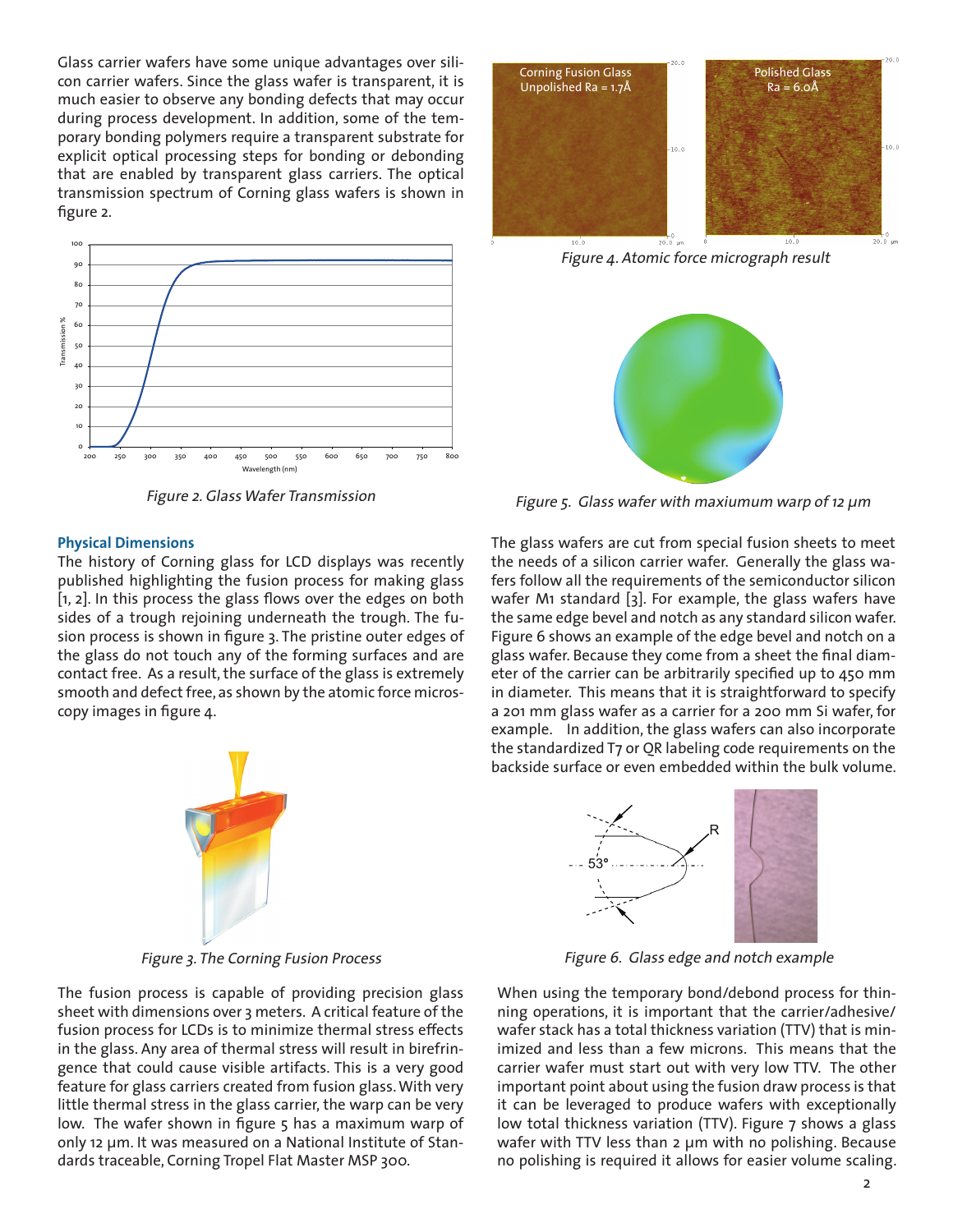

Figure 7. Glass wafer with TTV less than 2 μm

# **Mechanical Parameters**

Table 1 lists the mechanical properties of silicon wafers compared to Corning glass wafers. It can be seen the thermal expansion coefficient of the Corning glass wafers is nearly identical to silicon wafers in the temperature ranges normally encountered in packaging process operations. This is an important parameter depending on the thermal profiles encountered in the backend processes.

| <b>Mechanical Properties</b> | <b>Corning Glass</b> | <b>Silicon</b> |
|------------------------------|----------------------|----------------|
| Density (g/cm3)              | 2.38                 | 2.33           |
| Young's Modulus (GPa)        | 73.6                 | 129.5 [100]    |
| Knoop Hardness (kg/<br>mms)  | 453                  | 1150           |
| CTE (0-300°C, x10-7/°C)      | 31.7                 | 31.5           |

Table 1. Glass and Silicon Mechanical Properties

#### **Strength Parameters**

Wafer breakage is a major concern in semiconductor manufacturing lines since it results in significant costs and disruptions. Silicon wafers typically break by cleaving along crystallographic planes. Glass breaks by brittle fracture. However, both substrates are considered highly brittle materials. This means for both materials their strength depends on the presence of flaws (micro-cracks, etch pits, etc.) rather than the intrinsic material properties. When more flaws exist, there is a higher statistical probability of failure when loads/stresses are applied to the wafer during manufacturing processes. This increases the importance of methods used in wafer preparation, making management of grinding and polishing processes extremely important. [4] In the next sections, we discuss some baseline data on the practical strength of glass and silicon surfaces and edges.

Even though the fracture modes are different it is useful to compare the fracture strength of a silicon wafer surface to a glass wafer surface by using standardized test methods. A ring-on-ring test is appropriate for surfaces or a three point bend test can be used for edges (see figure. 8). The ring-onring technique consists of two concentric rings. The larger ring is positioned on the bottom, the smaller ring on top and the wafer under test placed between the two rings. The force is applied to the top ring creating a region of uniform tensile strain in the lower surface of a wafer material. The applied force is increased until failure occurs by fracture from a flaw.



Figure 8. Schematic of a ring-on-ring test and 3-point bending to evaluate failure stress at a surface or an edge.



Figure 9. Weibull plot of silcon and glass wafer fracture loads